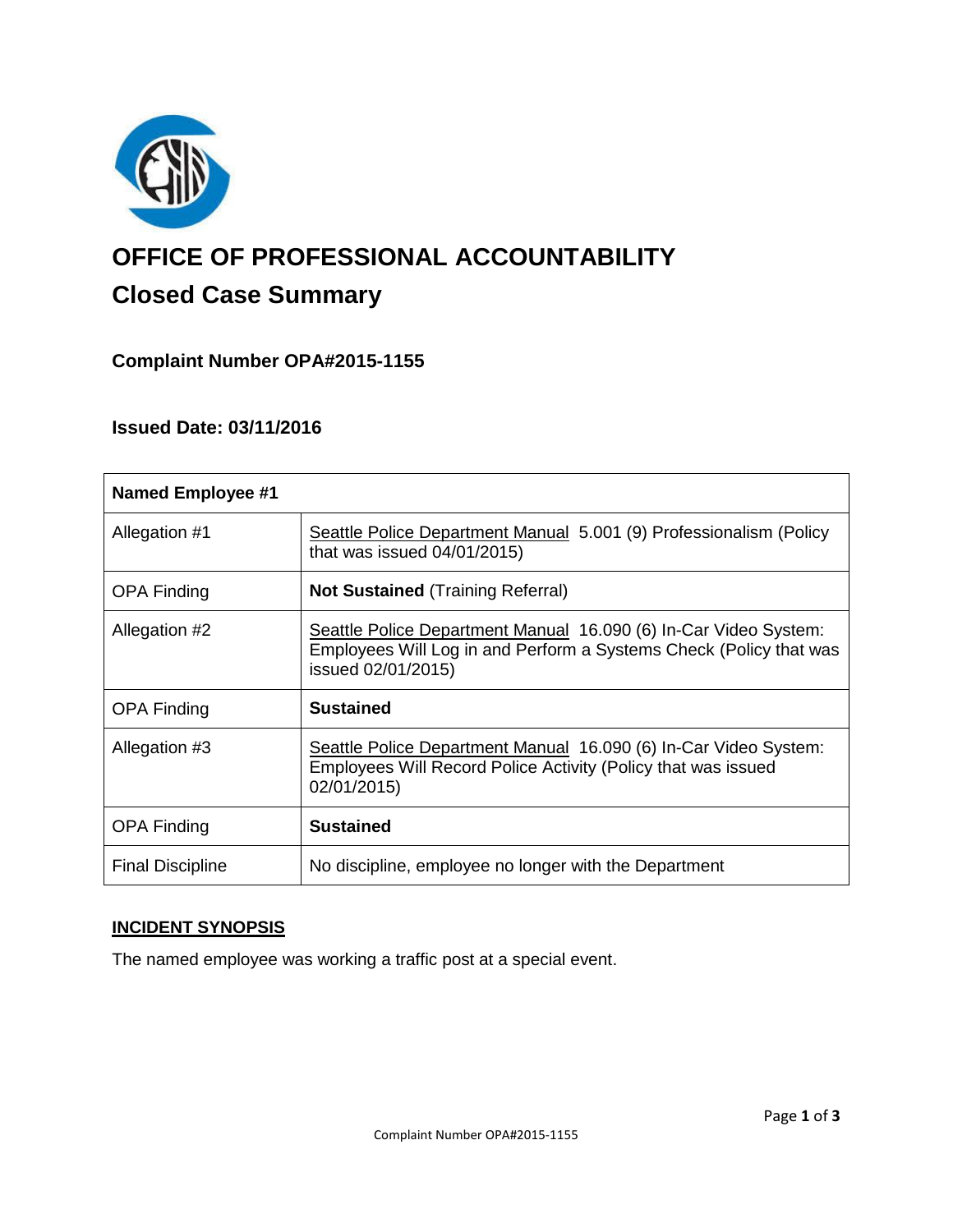## **COMPLAINT**

The complainant reported that she drove down a closed road and was approached by the named employee. She alleged that the named employee acted "aggressively" in speaking to her about driving down the closed road. The named employee reportedly asked her if she wanted to impede his pursuit of murderers and rapists. The complainant reported that her children were also in the car at the time.

### **INVESTIGATION**

The OPA investigation included the following actions:

- 1. Review of the complaint email
- 2. Interview of the complainant
- 3. Search for and review of all relevant records and other evidence
- 4. Interview of SPD employee

## **ANALYSIS AND CONCLUSION**

The only known witnesses to this event (other than the complainant's children) were the complainant and the named employee. The complainant provided a specific and detailed description of her interaction with the named employee. The named employee did not recall the interaction as described by the complainant, but did recall asking a driver to wait for him to remove the "Road Closed" sign. The complainant did not know who the officer was, received no citation or other negative consequence from the interaction and has no known reason for either being untruthful or incorrectly remembering her interaction with the named employee. The named employee at the time of this complaint was the subject of four other complaints that allege some form of rudeness, anger, verbal aggression or intimidating behavior. The named employee did not use the In-Car Video (ICV) system to record the interaction.

### **FINDINGS**

#### **Named Employee #1**

Allegation #1

The evidence supports that the named employee should be provided with additional training. Therefore a finding of **Not Sustained** (Training Referral) was issued for *Professionalism*.

#### Allegation #2

The evidence showed that the named employee failed to perform a proper systems check of the In-Car Video system. Therefore a **Sustained** finding was issued for *In-Car Video System: Employees Will Log in and Perform a Systems Check*.